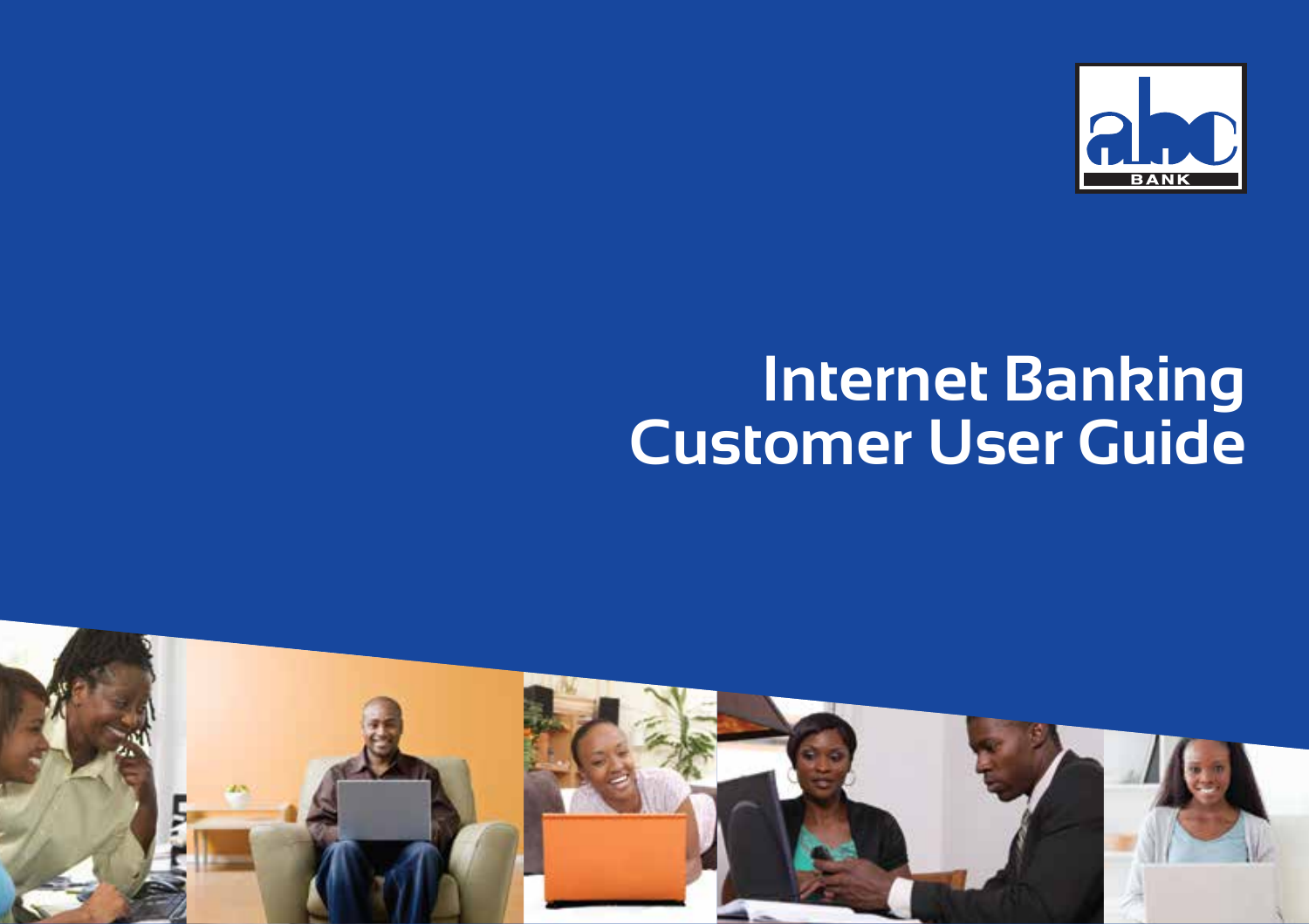

#### www.abcthebank.com

#### **Q. What is ABC Bank Upgraded Internet Banking?**

A. Internet banking is a web-based service, facilitating the execution of online transactions. It's convenient and easy to use and allows customers to securely do your banking through the Internet 24 hours a day, 7 days a week at your comfort.

#### **Q. How do I sign-up for ABC Bank Upgraded Internet Banking?**

A. If you already are a customer of ABC Bank Kenya, all you have to do is visit one of our branches with your identification document i.e. your national identity card or a valid passport and you will be assisted to complete the registration form by our customer service officers.

#### **Q. What do I need for this service, how does it work and is there a specific browser to use?**

A. All you need is a personal computer / laptop / tablet that is connected to the Internet, any browser of your choice i.e. Microsoft Internet Explorer, Google Chrome etc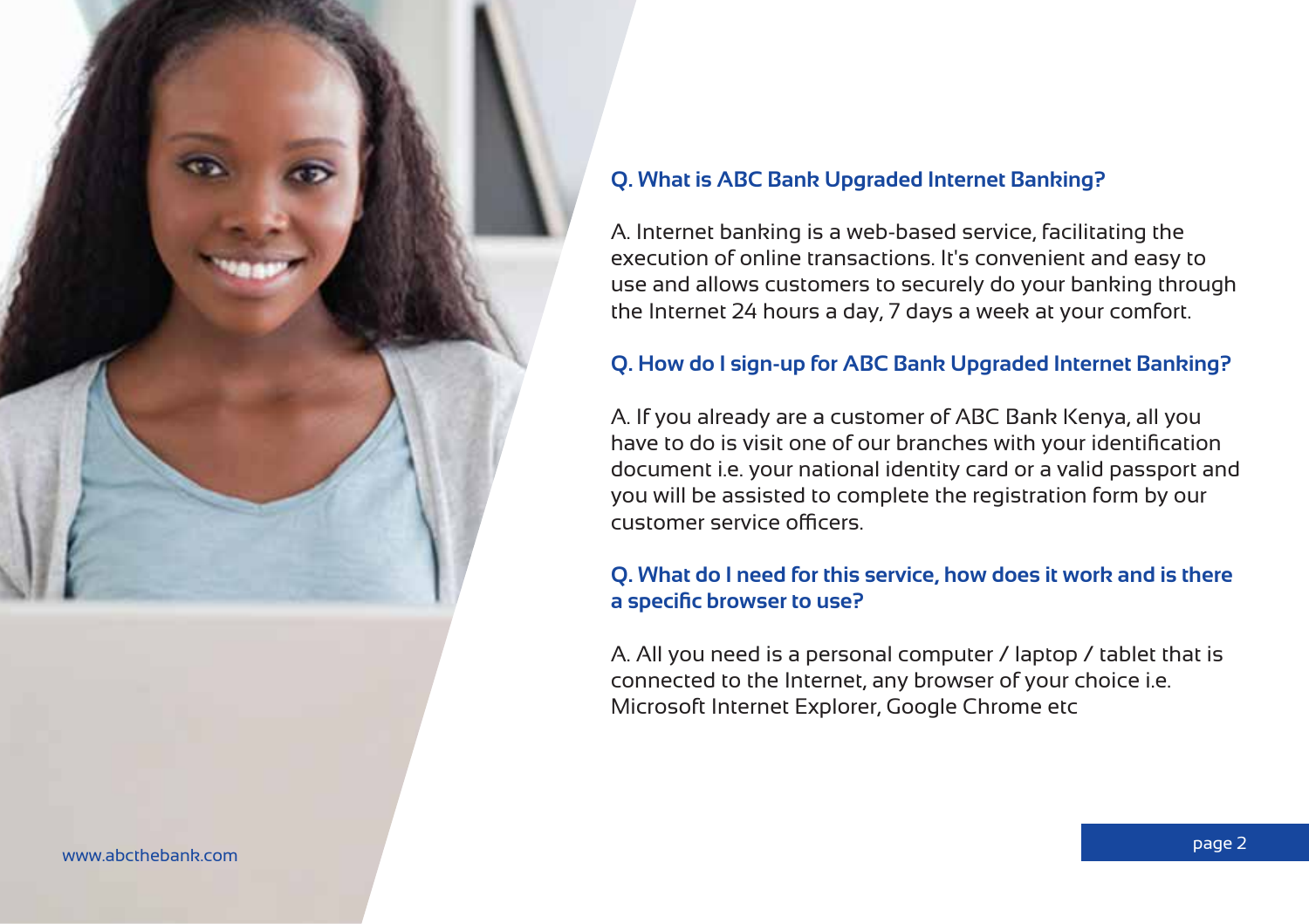# **Q. I'm already registered for ABC Bank Upgraded Internet Banking. How do I sign-on?**

A. You need to have Internet connection, then simply open your browser and visit ABC Bank Kenya website and click on the portal for Internet banking link on the right hand side. While there; the login screen will appear and this where you will enter your user id and password as requested access your account.

# **Q. Does ABC Bank charge to use the Internet Banking service?**

A. There is a monthly fee charge for personal banking customers of Kes 100. Transfers within ABC Bank are free of charge while transfers to other banks are charged at Kes 500 per transaction.

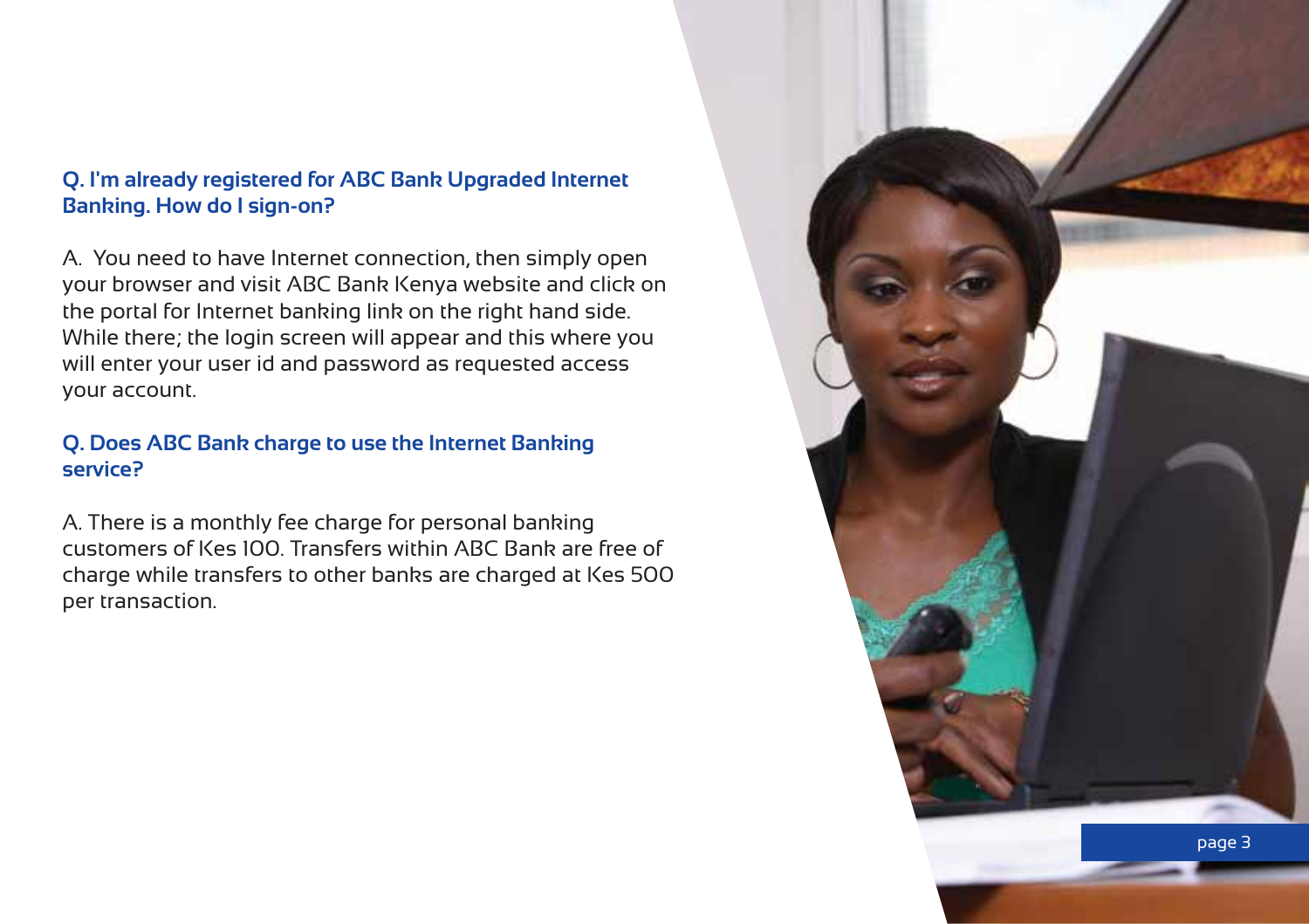

# **Q. How secure is ABC Bank Upgraded Internet Banking?**

A. The latest electronic encryption technology ensures the secure transfer of information over the Internet. Our internet banking service is safe. We have built safety measures into the ABC Bank website which reflect the importance of this issue because your account security is important to us. You'll be allowed to change your own password, and all information sent and received is encrypted for your security.

# **Q. I am having problems accessing the ABC Bank Upgraded Internet banking application. What could be the problem?**

A. Be sure you are connected to the Internet and you are currently logged on to the Internet banking application. If you are on a dial-up connection, viewing statements may be a challenge due to slow Internet connectivity. However, we would encourage you to have patience and try refreshing to get access. The page would only work using an internet explorer browser.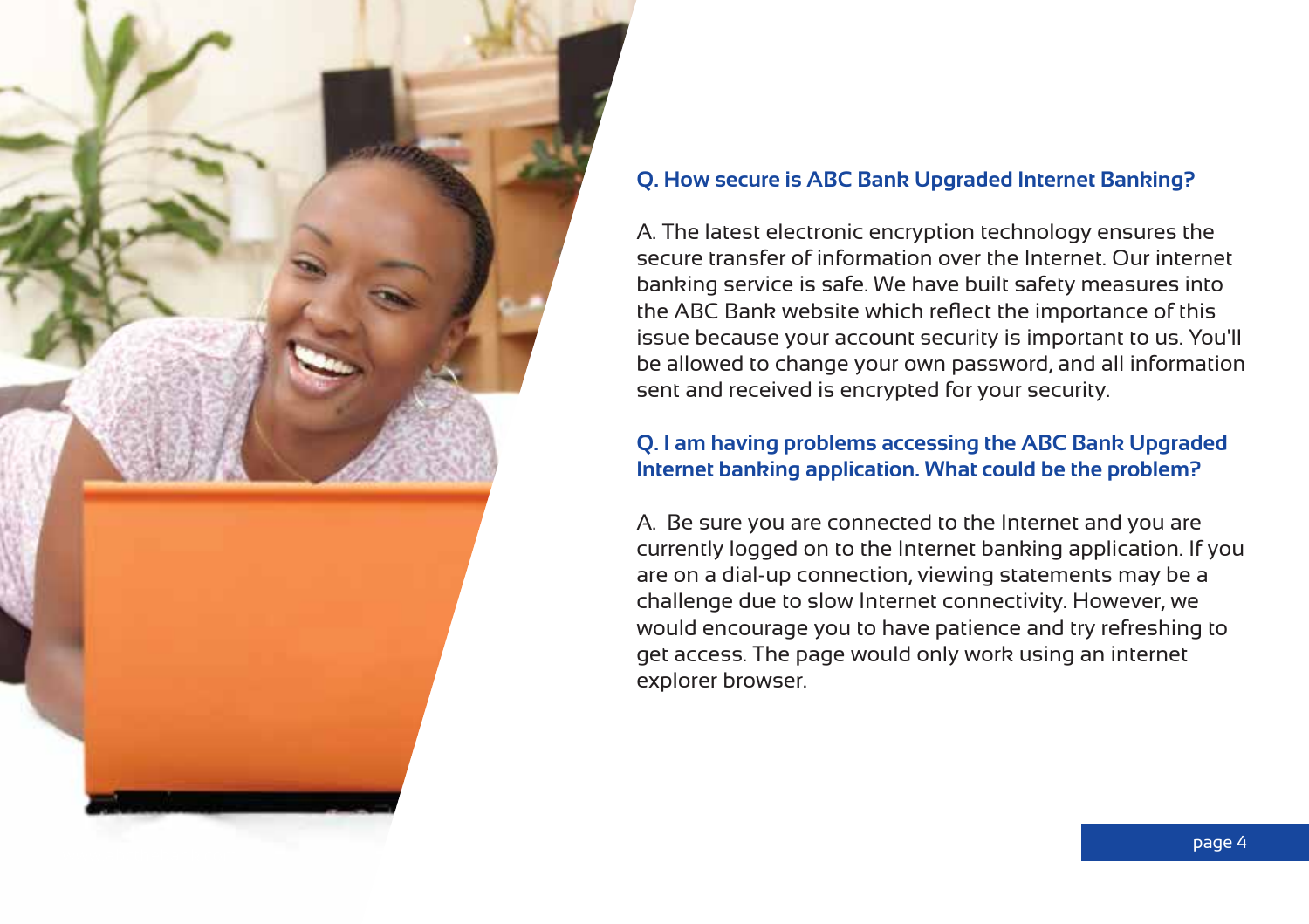# **Q. What if I forget my User id and Password?**

A. If you forget your customer access user id and password, you should visit your nearest ABC Bank branch or call our customer service on **+254 20 4263000** or email us through **talk2us@abcthebank.com** to request for the resetting of your user id and password.

#### **Q. Can the original password be resent to me?**

A. No, this is because once you login you will be prompted to change your password.

#### **Q. How long is the password valid for?**

A. It is valid for: One Internet banking session only. Fifteen minutes from the time you receive it.

# **Q. Can I view all my accounts including my accounts at other ABC Bank branches through Internet Banking?**

A. Yes, you can view all your various accounts. Our internet banking package enables you to view your accounts irrespective of the branch where the account is domiciled.

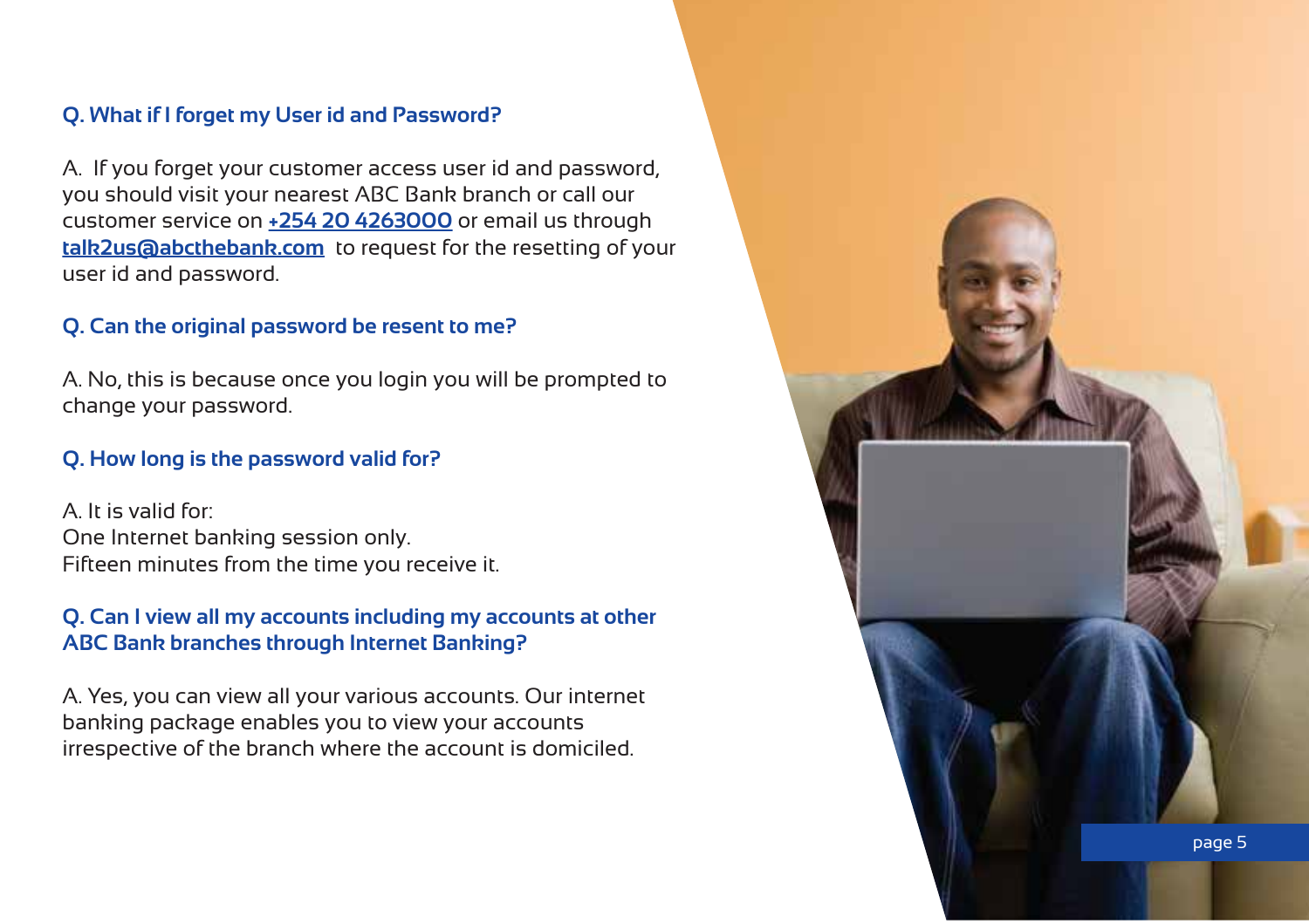

# **Q. How secure is my transaction?**

A. The safety and confidentiality of customers' personal information and transactions are our top priority. The security system makes use of the latest in technologies, standards and business practices to guarantee customer account security.

# **Q. What is a Transaction Authentication Number (TAN)?**

A. It is a single, unique and time-sensitive password used as added security on internet banking. The password does not replace your user ID and logon password. The Transaction Authentication Number will be sent to you via SMS.

# **Q. How does TAN work?**

A. Your password will be sent to your cell phone whenever you perform transactions that require an TAN. The system will prompt you to enter your password after which you will be able to continue with your transaction.

# **Q. Which transactions require me to use a TAN?**

A. All transfers from your account through internet banking transactions,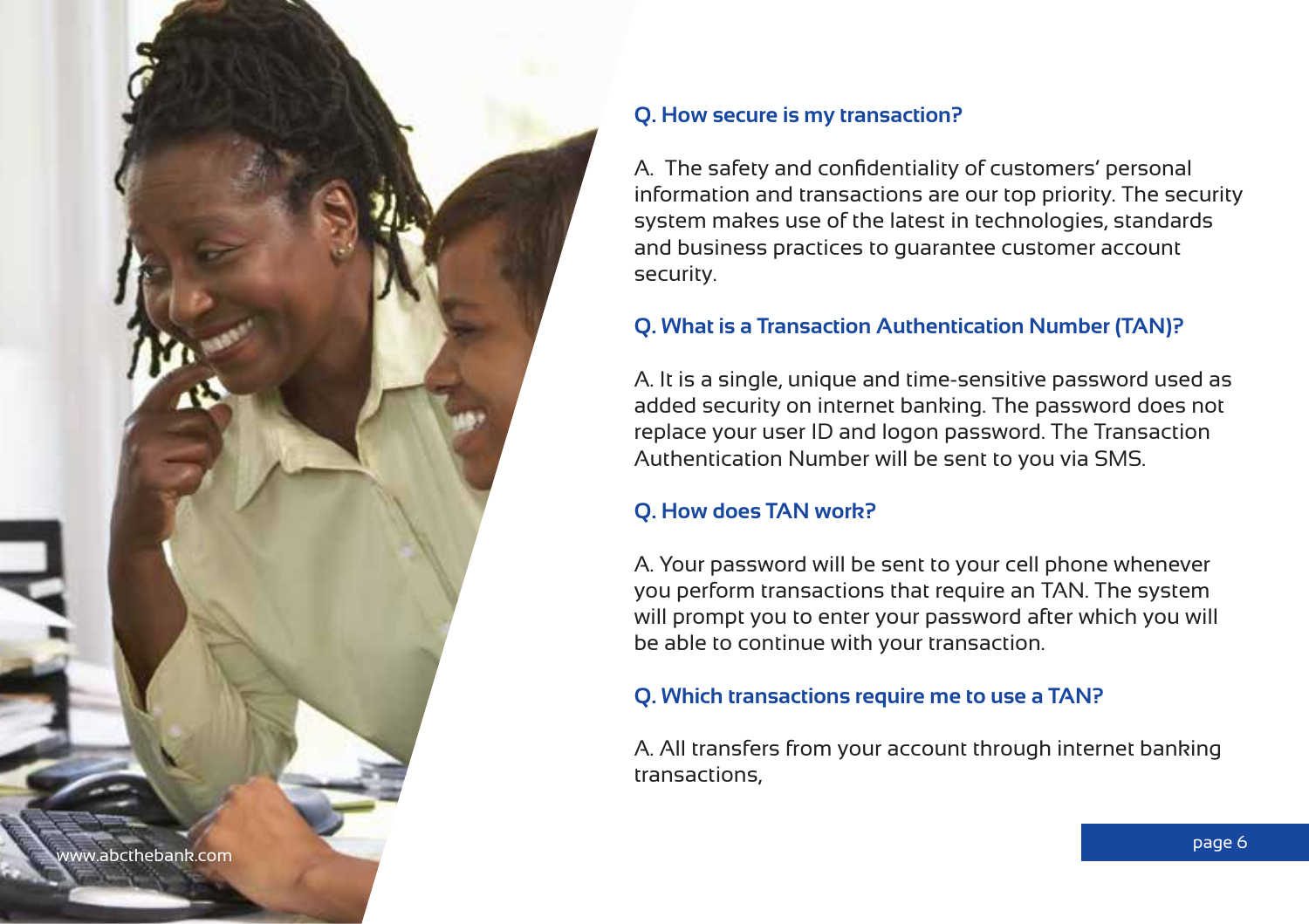# **Q. How secure is my transaction?**

A. The safety and confidentiality of customers' personal information and transactions are our top priority. The security system makes use of the latest in technologies, standards and business practices to guarantee customer account security.

#### **Q. What is a Transaction Authentication Number (TAN)?**

A. It is a single, unique and time-sensitive password used as added security on internet banking. The password does not replace your user ID and logon password. The Transaction Authentication Number will be sent to you via SMS.

#### **Q. How does TAN work?**

A. Your password will be sent to your cell phone whenever you perform transactions that require an TAN. The system will prompt you to enter your password after which you will be able to continue with your transaction.

# **Q. Which transactions require me to use a TAN?**

A. All transfers from your account through internet banking transactions,

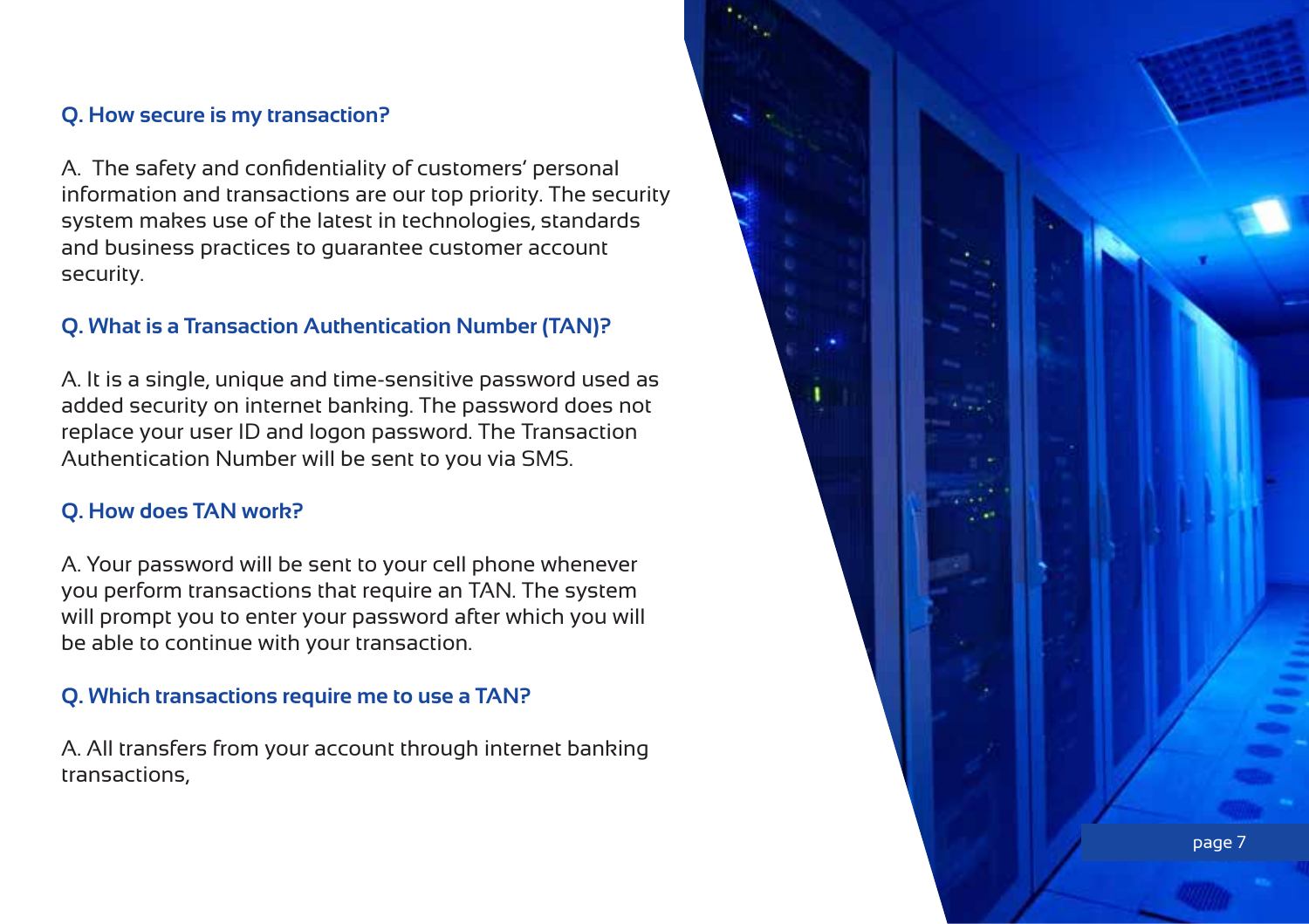#### **Q. Do I need a different TAN for multiple transactions?**

A . Yes for different type of transfers to RTGS etc and / No for similar types of transfers

#### **Q. How will you send my TAN to me?**

A. Through your mobile or sms hardware token.

#### **Q. Can I use a TAN a second time?**

A. No, it is only valid for one time/for each transfer hence you cannot use it again.

#### **Q. How long does it take for third party payments to reflect on the receivers account?**

A. When payments are processed to clients within ABC Bank it will reflect instantaneously on the receivers account and for payments to third party banks within Kenya on EFTs it will take approximately 12 hours to reflect and via Electronic Funds Transfers 48 hours.

#### **Q. What do I type into the "Narration/ Transaction Purpose" when doing account transfers?**

A. This is an optional field and for your personal use. You can enter any descriptive word or sentence that helps you identify and remember the transaction you carried out with a maximum of 24 characters to describe the purpose.

#### **Q. What if I have another question?**

A. Kindly e-mail us to our customer service desk through **talk2us@abcthebank.com** or telephone number **+254 20 4263000**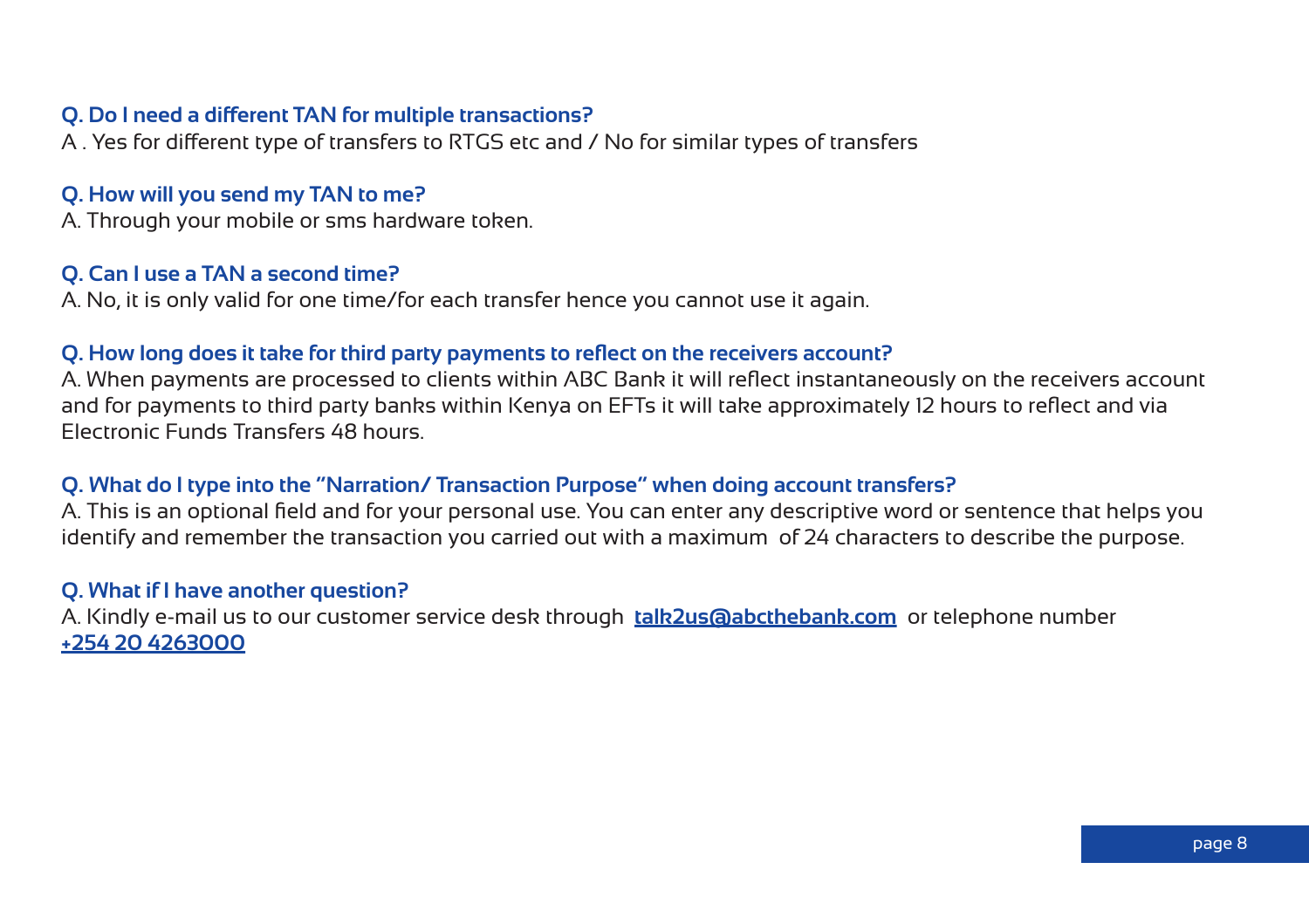# **Q. What are the supported browsers for the Internet Banking?**

**Internet Explorer: 1) Win-XP: IE8 2) Win-Vista/7/8: IE9** 

**Mozilla Firefox: Latest versions 18 and 19.**

**Chrome: Latest versions 24 and 25.**

**Opera: Latest version 12.**

**Safari: Latest version 6.**

#### **Important Security tips**

- Our Internet Banking security is constantly being reviewed with the intention to keep ahead of new attack trends and ensure that our systems are protected.

- Try adhering to the following tips to minimize the risks of online fraud:

- Never logon to internet banking by clicking on an email link- ABC Bank will never ask you to access internet banking through a link in an email!

- Preferably, always type in the link to the internet banking website

- Avoid logging on to you internet banking account on a public computer

- Make your password harder to crack by using a combination of numbers, symbols and letters (upper and lower case)

- Never share your password or write it down
- Always ensure your antivirus is updated and your browser you have is the most recent version
- To report online fraud scams, send an email to **talk2us@abcthebank.com**